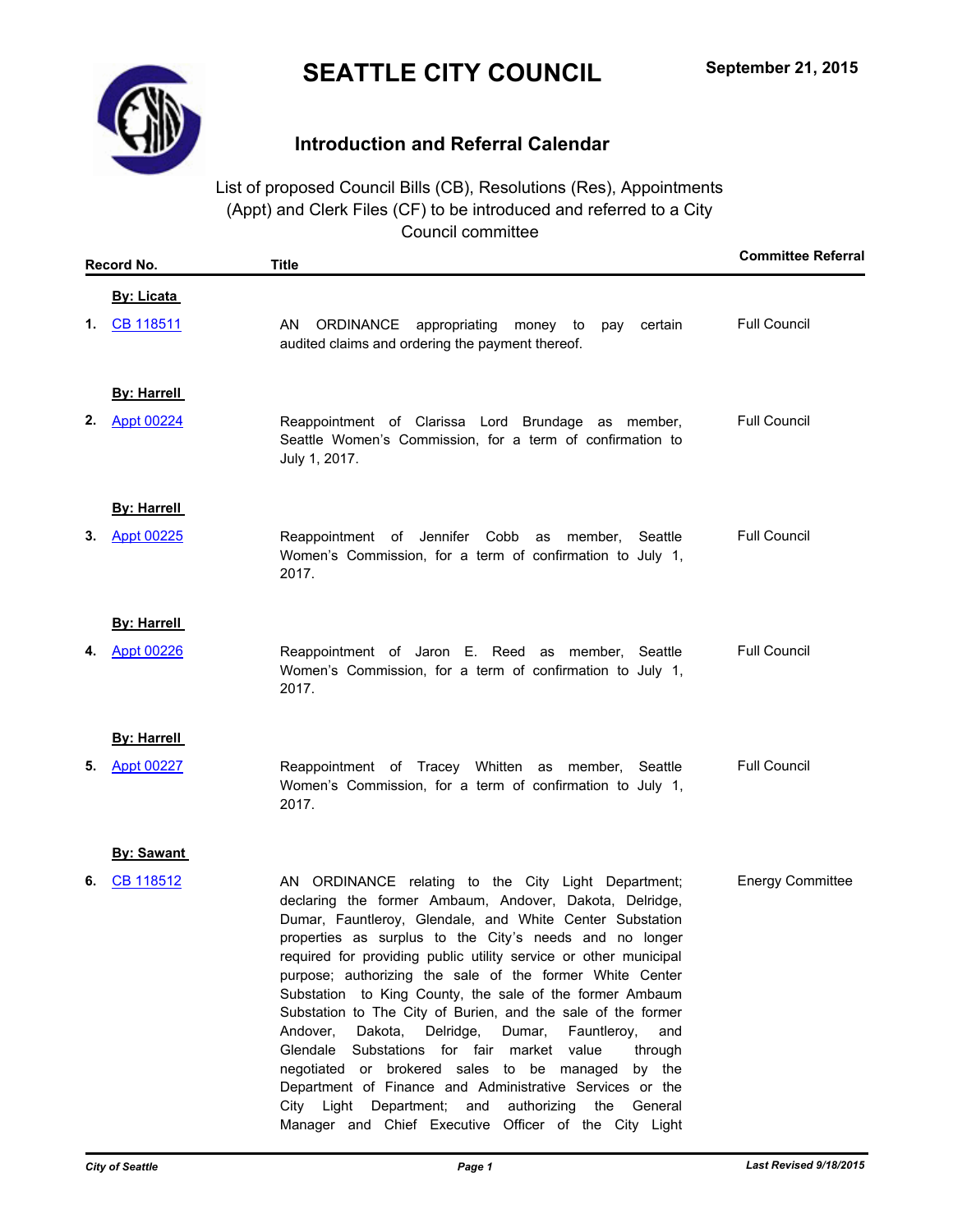Department to execute all necessary documents to accomplish such property sales and to deposit the proceeds in the City Light Fund.

#### **By: Sawant**

AN ORDINANCE relating to the City Light Department; **7.** [CB 118513](http://seattle.legistar.com/gateway.aspx?m=l&id=/matter.aspx?key=2736) Energy Committee declaring certain real property rights surplus to utility needs; authorizing the General Manager and Chief Executive Officer to execute an agreement for the City to grant an easement for access purposes over a portion of the City's fee-owned transmission corridor at 14355 Linden Avenue North in Seattle, Washington, and to accept the release of an easement at said address; accepting payment for the true and full value of the easement being granted from Rise Properties (Woodland Pointe) Limited Partnership; and ratifying and confirming certain prior acts.

#### **By: Sawant**

8. [CB 118514](http://seattle.legistar.com/gateway.aspx?m=l&id=/matter.aspx?key=2776) **AN ORDINANCE relating to the City Light Department;** Energy Committee authorizing the General Manager and Chief Executive Officer of City Light, or his or her designee, to execute the Amended and Restated Agreement Limiting Liability Among Western Interconnected Electrical Systems, which enables City Light to manage and resolve inter-utility incidents with members of the Western Interconnected Electrical System and fosters the City Light Department's customer relations and participation in important regional programs; and further authorizing the General Manager and Chief Executive Officer of City Light, or his or her designee, to execute amendments to such agreement that are consistent with the intent and authority set forth in this ordinance.

#### **By: Sawant**

**9.** [Res 31616](http://seattle.legistar.com/gateway.aspx?m=l&id=/matter.aspx?key=2775) **A RESOLUTION relating to the City Light Department; Energy Committee** endorsing the City Light Department's Wholesale Energy Risk Management policy governing wholesale energy, transmission, ancillary services, renewable energy credit, and greenhouse gas offset trading, and their risk management; establishing it as the policy governing the conduct of wholesale energy, renewable energy credit, and greenhouse gas offset risk management at the City Light Department; and superseding Resolutions 31467 and 31216.

### **By: Licata**

A RESOLUTION amending Resolution 31334; establishing the Council's intent to fund the Seattle City Employees' Retirement System in accordance with the January 1, 2015 Actuarial Study. Finance and Culture Committee **10.** [Res 31617](http://seattle.legistar.com/gateway.aspx?m=l&id=/matter.aspx?key=2839)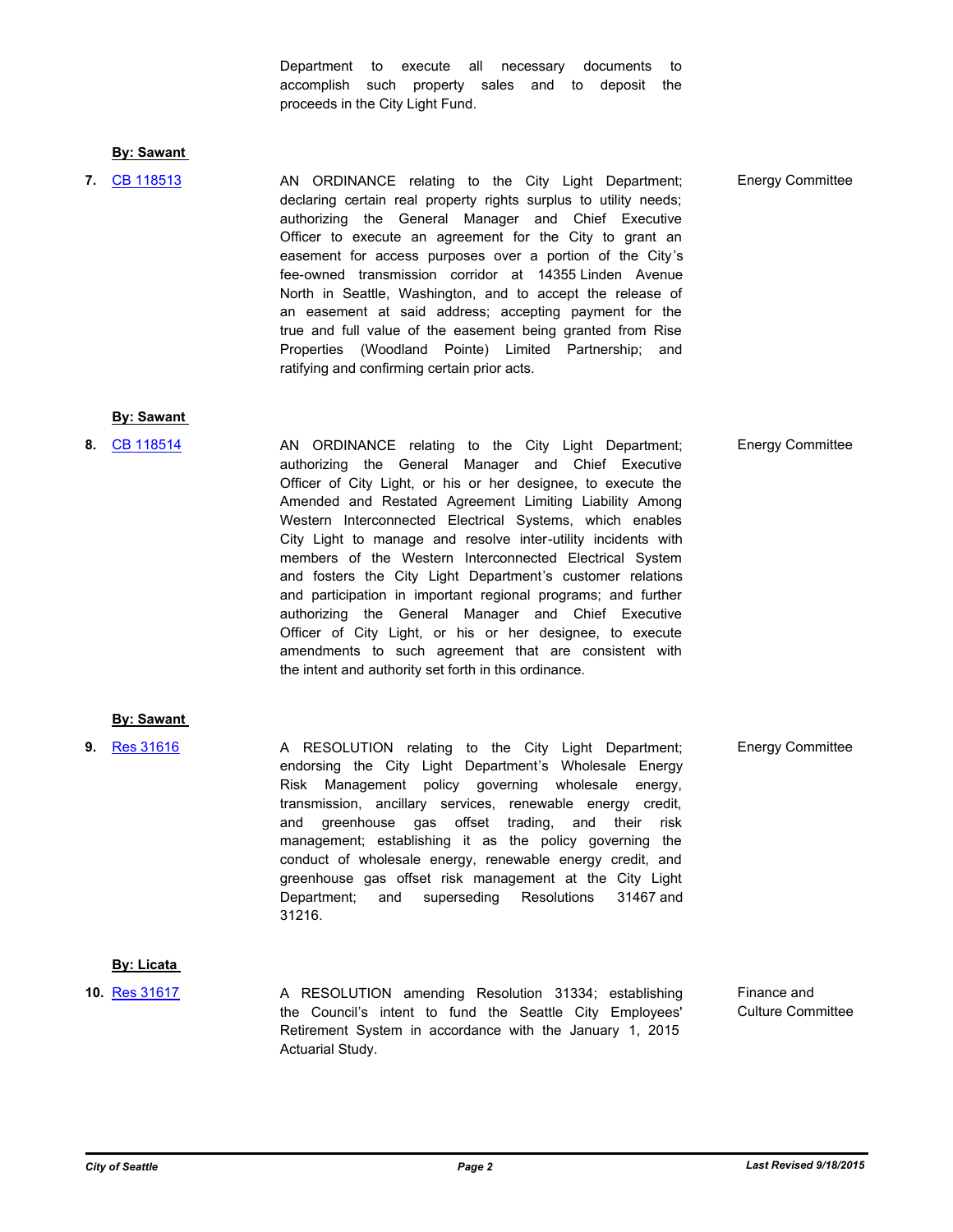#### **By: Licata**

A RESOLUTION approving interest rates set by the Seattle City Employees' Retirement System Board of Administration for 2016. **11.** [Res 31619](http://seattle.legistar.com/gateway.aspx?m=l&id=/matter.aspx?key=2838)

Finance and Culture Committee

Parks, Seattle Center, Libraries, and Gender Pay Equity Committee

#### **By: Godden**

AN ORDINANCE relating to the Department of Parks and Recreation; authorizing the Superintendent of Parks and Recreation to enter into a lease agreement with Boyer Children's Clinic to occupy and use a portion of Building 11 at Warren G. Magnuson Park for a children's clinic and related general office purposes. **12.** [CB 118515](http://seattle.legistar.com/gateway.aspx?m=l&id=/matter.aspx?key=2996)

#### **By: No Sponsor Required**

Application of Brooklyn 50 LLC to rezone approximately 5,008 square feet of land located at 5001 Brooklyn Ave North from Lowrise 3 multifamily residential (LR3) to Neighborhood Commercial 3 with a 65 foot height limit (NC3 65) for construction of a seven story building containing 60 residential units and 1,500 square feet of retail space at ground level (Project No. 3019997, Type IV). **13.** [CF 314324](http://seattle.legistar.com/gateway.aspx?m=l&id=/matter.aspx?key=2990)

## Planning, Land Use, and **Sustainability Committee**

Seattle Public Utilities and Neighborhoods **Committee** 

Seattle Public Utilities and **Neighborhoods Committee** 

Seattle Public Utilities and **Neighborhoods Committee** 

AN ORDINANCE relating to Seattle Public Utilities; authorizing the Director of Seattle Public Utilities to lease or acquire by negotiation or condemnation land and all other necessary property rights located at 4500 West Marginal Way Southwest, Seattle, Washington for public drainage, wastewater, and general municipal purposes, and to execute, accept and record deeds and convenient documents and agreements deemed by the Director to be necessary to this transaction on behalf of the City; placing the conveyed real properties under the jurisdiction of Seattle Public Utilities; and ratifying and confirming certain prior acts. **14.** [CB 118510](http://seattle.legistar.com/gateway.aspx?m=l&id=/matter.aspx?key=2882)

#### **By: Bagshaw**

**By: Bagshaw** 

Reappointment of David C. Chang as member, Seattle Chinatown-International District Preservation and Development Authority Council, for a term of confirmation to December 31, 2018. **15.** [Appt 00222](http://seattle.legistar.com/gateway.aspx?m=l&id=/matter.aspx?key=2937)

#### **By: Bagshaw**

Reappointment of Scott S. Yasui as member, Seattle Chinatown-International District Preservation and Development Authority Council, for a term of confirmation to December 31, 2018. **16.** [Appt 00223](http://seattle.legistar.com/gateway.aspx?m=l&id=/matter.aspx?key=2938)

#### **By: Rasmussen**

An ORDINANCE related to special permits for the limited movement of vehicles carrying sealed ocean-going **Transportation Committee 17.** [CB 118366](http://seattle.legistar.com/gateway.aspx?m=l&id=/matter.aspx?key=1801)